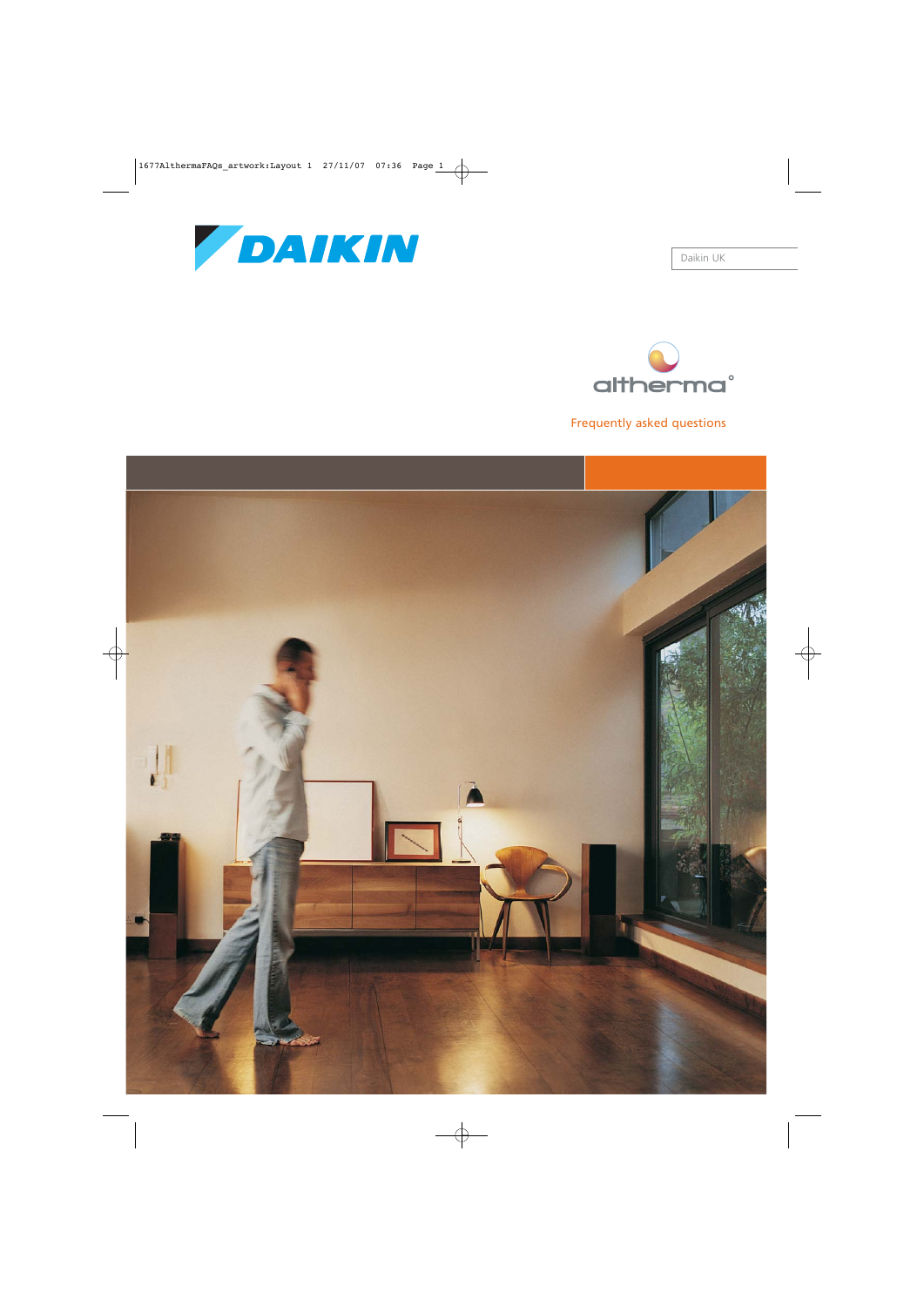## Want to know more? If you want to know more, or your question isn't answered in this booklet please visit www.altherma.co.uk or; email altherma@daikin.co.uk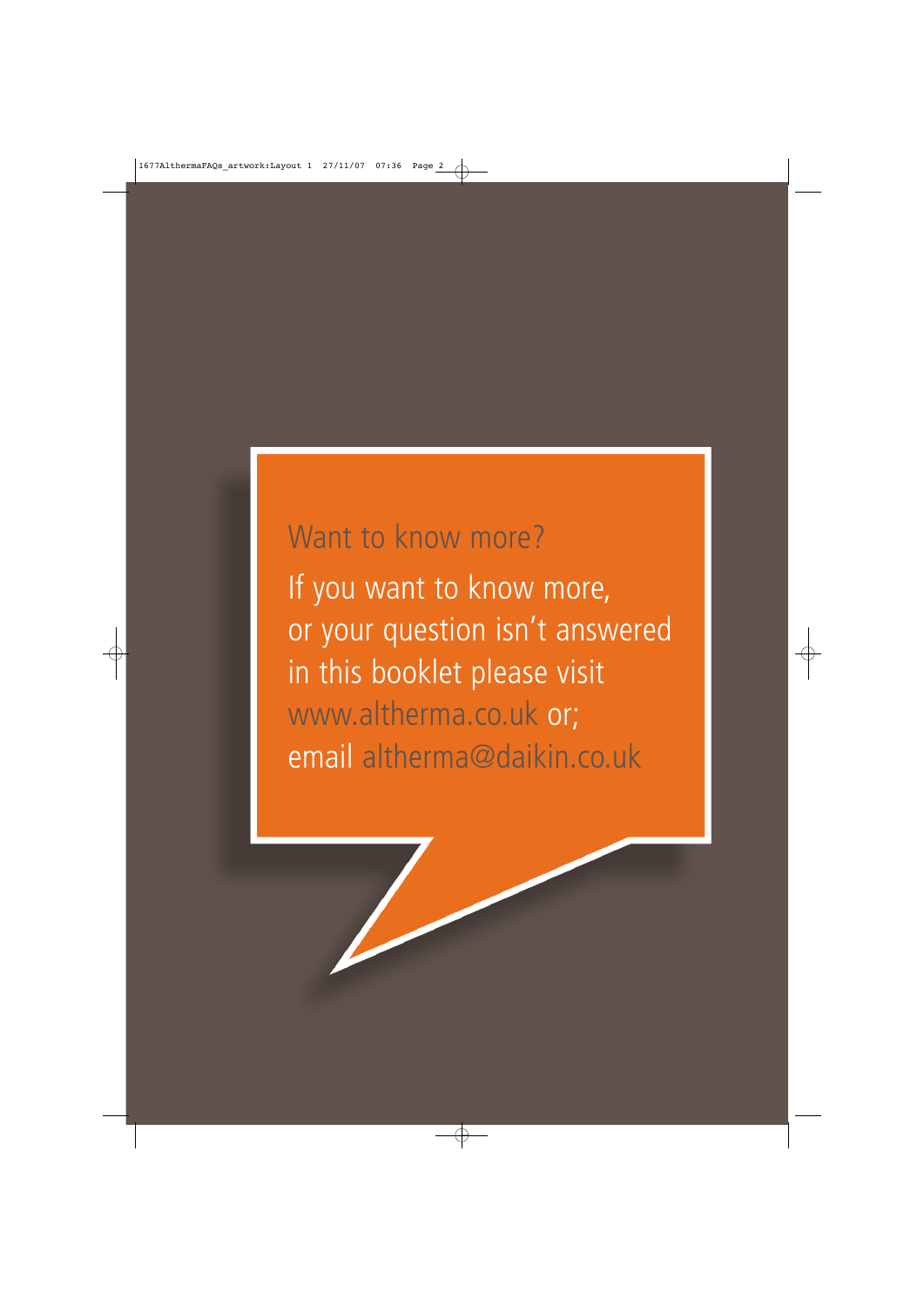# What functions can Altherma provide? Space heating, domestic hot water and cooling.

Is the hot water function always included? Yes, but you need a Daikin hot water tank and a field

supplied 3-way valve to make it operational.

#### Why do I need a Daikin hot water tank?

The Daikin hot water tank contains specially designed and positioned heating elements and sensors which are critical to effective operation.

#### Is the cooling function always included?

No, the cooling function is an option and only available on the reversible version of the hydrobox.

## Is it possible to combine Altherma with thermal solar tubes for domestic hot water heating?

Yes, Daikin offer an integrated solar connection kit.

## Can I upgrade a heating only version of the hydrobox to a reversible with cooling?

No, this is not possible. The reversible hydrobox has extra insulation on the pipes because of condensation, and a drain pan built in. There is also a software difference between the two models.

What is the maximum water temperature from the heat pump? 55°C

## Can I connect radiators to the Altherma system even though the temperature is limited at 55°C?

Yes, Altherma can be connected to radiators. In many cases, old radiators which are sized for 70°C are heavily over sized and can also be used with a water temperature of 55°C.

## Is it possible to combine radiators and floor heating in the same system?

Yes, but the water temperature must then be adjusted to match the temperature requirement for the radiators. The temperature in the floor loops must be reduced to a suitable level by the use of a mixing valve or shunt connection. The heat pump capacity and COP will decrease with increasing water temperatures.

## If the maximum water temperature from the heat pump is 55°C, how can I reach a sufficient domestic water temperature?

Inside the Daikin domestic hot water tank there is an electric booster heater which raises the water temperature from 55°C to a maximum of 80°C.

## Can Altherma produce hot water in summer?

Yes, Altherma can run in hot water mode up to an ambient temperature of 35°C. The heating and cooling version will switch between hot water mode and cooling mode. At outside temperatures exceeding 35°C, hot water can still be produced using the booster heater only.

## What is the lower operation limit temperature for the Altherma system?

The defined operation limit is -20°C, but the heat pump does not switch OFF at a certain temperature because of a software block. At low outside temperatures, the back up heater will generate additional heating capacity.

#### What is a back up heater?

The back up heater provides supplementary space heating capacity in addition to the heat pump in severe weather conditions.

#### Where is the back up heater placed?

Inside the hydrobox. All the circulating water passes through the heat exchanger and then through the back up heater cylinder.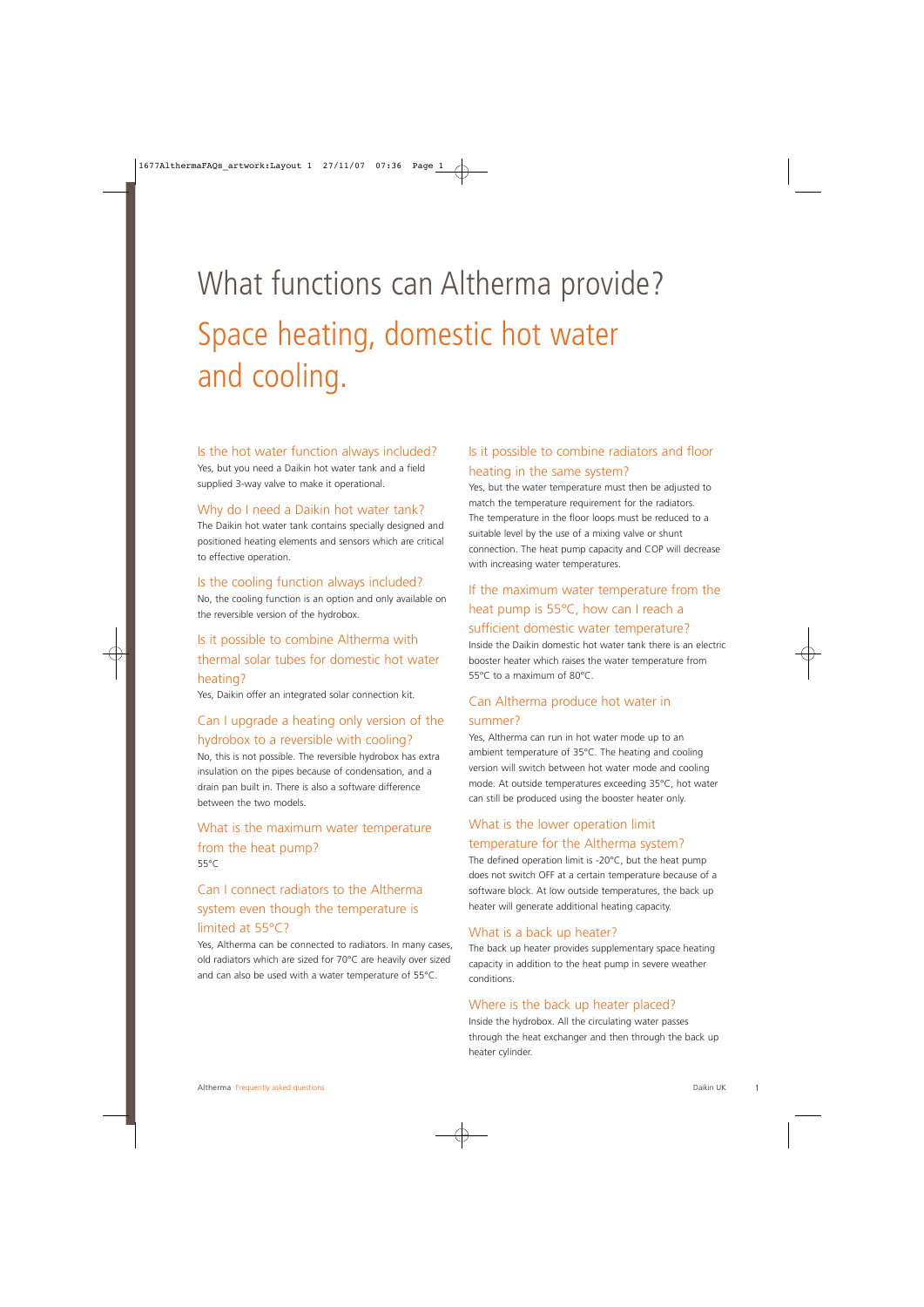## Will the back up heater always be switched ON?

No, the back up heater will only switch ON if the heat pump can not reach the leaving water set point temperature within a certain time period. When the set point is reached. the back up heater will switch OFF again.

## Can Altherma be delivered without a back up heater?

No, this is not possible. The back up heater must be installed to ensure that the water temperature never drops below 15°C during start up of the system or during defrost.

Is it possible to upgrade a low capacity back up heater to a larger capacity? No, this is not possible.

## What is the maximum water temperature out of the back up heater? 55°C

## Why is the water temperature limited to 55°C even though I am using an electric back up heater?

The return water temperature to the heat pump is limited to 55°C. A return water temperature above this will activate safety devices and the compressor frequency will decrease.

### Will the back up heater and booster heater work simultaneously?

The back up heater will never be operational in heat pump hot water mode. Both heaters can be operational if the back up heater is running and the booster heater ON temperature is reached, or if the outdoor unit breaks down and the back up heater has to cover the entire space heating load.The simultaneous operation of the back up heater and booster can be prevented by a field setting.

#### What is the equilibrium point?

It is the point at which the heat pump capacity matches the heating demand at which no additional heat source is required.

## How do I know where the equilibrium point is?

The equilibrium point is not a fixed point. The back up heater will switch ON if the heat pump can not reach the set point water temperature within a certain time period independently of the ambient temperature (as long as the back up heater operation is not disabled by field setting).

## What size fuses do I need for the outdoor unit power supply?

All outdoor unit capacity classes require 20A fuses.

Is there any wiring between the hydrobox and domestic tank? Yes, please refer to installation guide.

Are there separate power supplies for the electric heaters and the outdoor unit? Yes, please refer to installation guide.

Can I connect an split outdoor unit to a hydrobox? No, this is not possible.

What is the minimum water content of the system? 10 litres.

## Is there need for an additional buffer tank to ensure that the water temperature does not drop during defrost?

No, the back up heater will provide the necessary heating capacity if the water temperature drops below 15°C.

What is the factory warranty for Altherma? Three years on parts providing ongoing maintenance has taken place.

Is it possible to install the controller remote from the hydrobox? No, this is not possible.

Is it possible to install the hydrobox outside? No, this is not possible.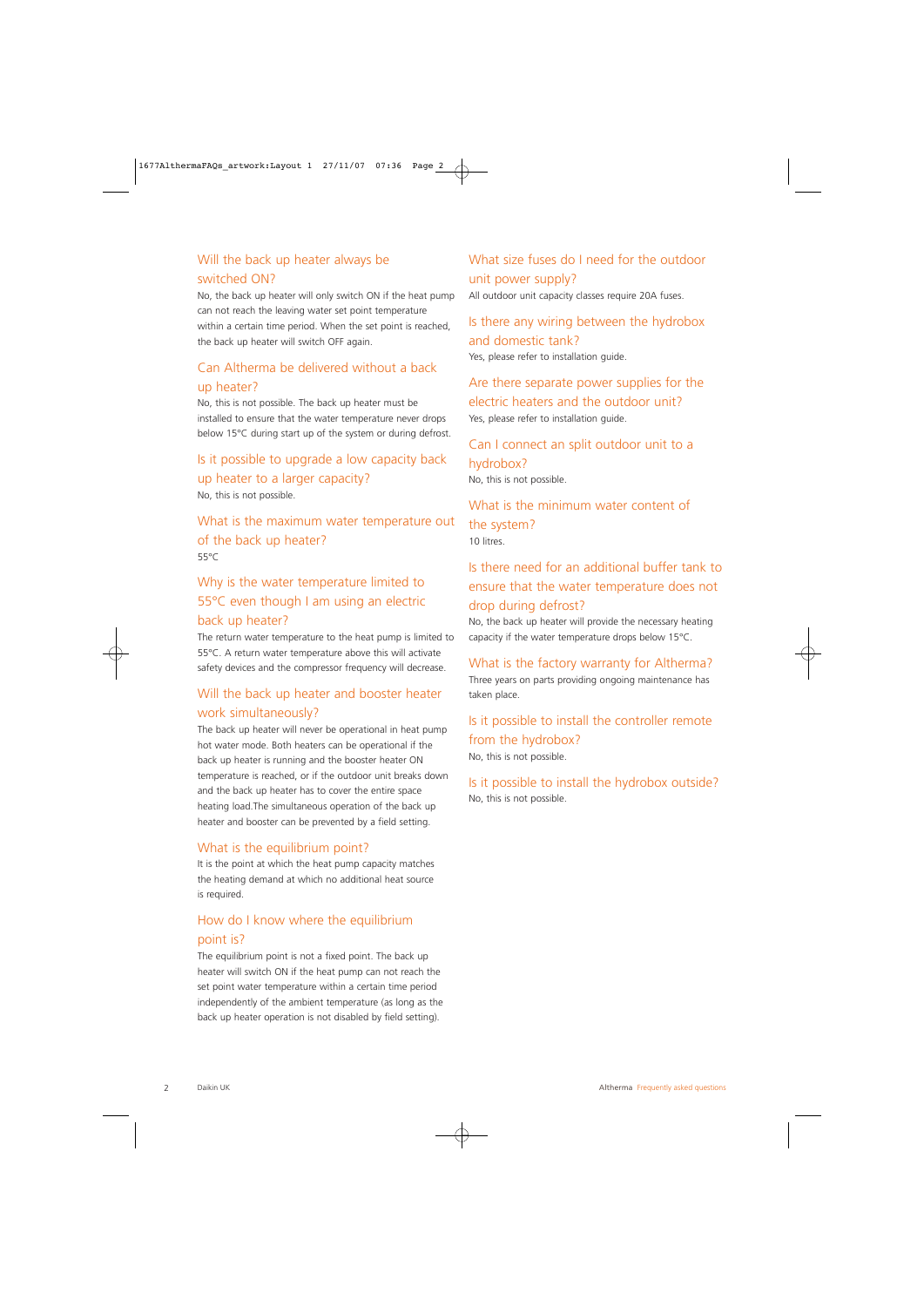

## What are the main operation functions on the controller?

The controller has several levels, and many settings are set at installation (installer settings). The main user settings are:

- ON/OFF
- Space heating operation
- Space cooling operation
- Water heating operation
- Silent mode operation
- Temperature setpoint adjustment
- Powerful water heating mode
- Schedule timer programming.

#### What is the schedule timer?

The schedule timer allows the user to set the operation of the system according to a daily or weekly program:

- Switch ON/OFF the installation at a scheduled time, in combination with a set point temperature for space heating/cooling program.
- Switch ON/OFF the installation at a scheduled time for water heating program, booster heater program or silent mode program.

## Can I use separate room thermostats and programmable timers?

Yes, separate controls can be used to control the room temperatures, these will tell the Altherma system when the room requires heating/cooling. Altherma will then operate to achieve the set flow temperature.

#### What is the auto restart function?

The auto restart function reapplies the user interface settings when the power returns after a supply failure.

#### Is the auto restart function default ON? Yes, and it is recommended to leave it enabled.

## Will the schedule timer be reactivated when the power returns after a power supply failure?

The schedule timer will be reactivated when the power returns after a power supply failure if the auto restart function is enabled.

### What happens to the clock when a power supply failure occurs?

A power failure exceeding one hour will reset the clock.

#### What happens to the schedule timer if the clock is reset?

The schedule timer will continue operation, however the clock will need to be reset to reflect actual time.

#### Which operational mode has priority?

The system will work according to the largest temperature difference between actual water temperature and set point. If Altherma is running in space heating it will immediately switch to domestic if the temperature difference in the tank is larger than the temperature difference for space heating. When the system is running in hot water mode the set point must be reached before the system switches back to space heating mode.

## Why doesn't the booster heater switch ON immediately when there is a request for hot water?

It is desirable to let the heat pump cover as much of the hot water production load as possible with high COP. The booster heater delay ensures that the booster heater is not used more than necessary.

## Will I still have sufficient capacity of hot water even if the heat pump or booster heater doesn't switch to hot water mode immediately?

Yes, Altherma is not based on instant water heating like a gas boiler. The tank has a buffer volume of 150-300 litres of hot water which will cover the load whilst the system switches to hot water mode.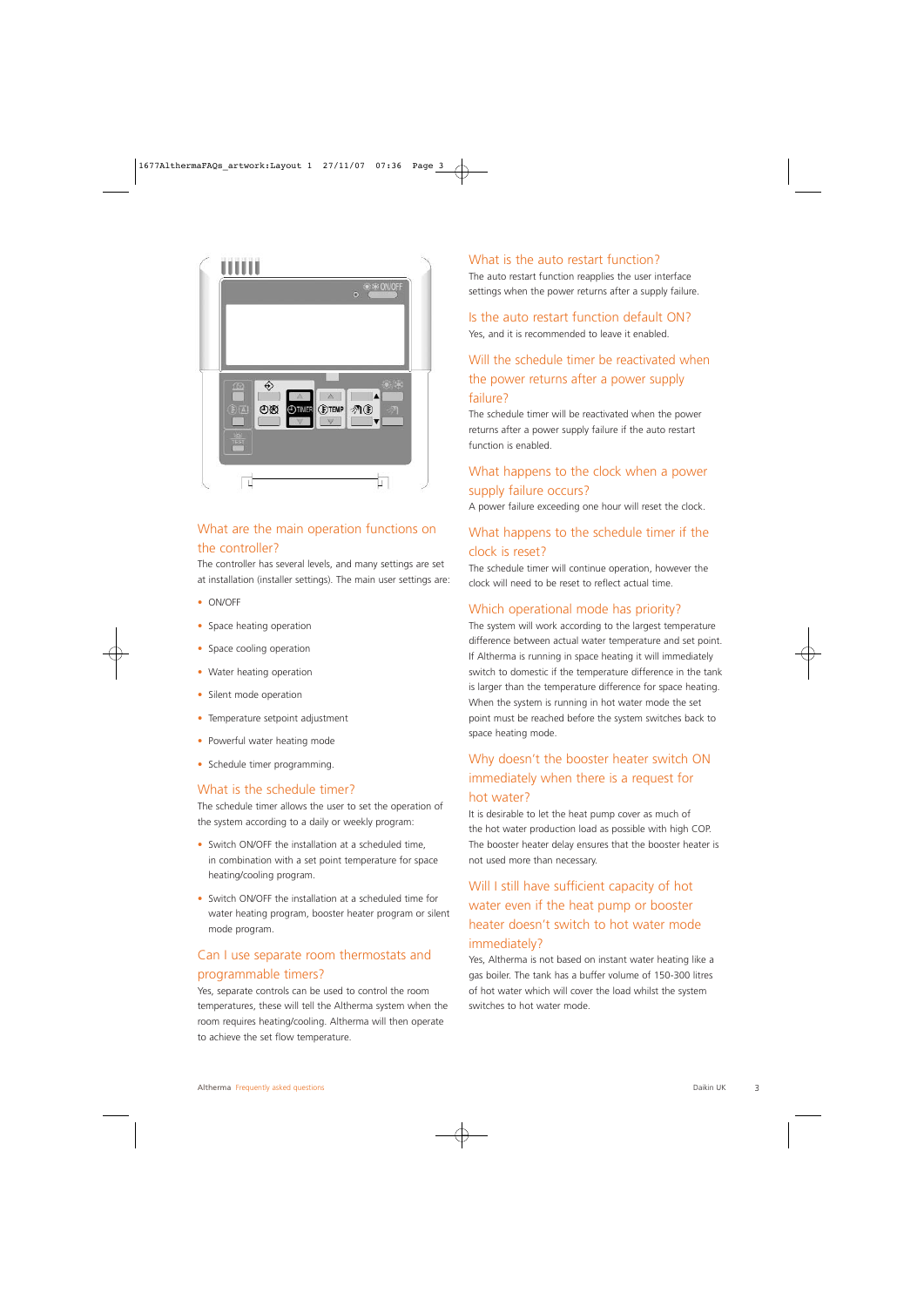## How does the compressor operate in hot water mode?

The compressor will run at highest frequency and 55°C.

#### What is a floating set point?

When the floating set point functionality is enabled, the set point for the leaving water temperature will be dependant on the outside ambient temperature. At low outside ambient temperatures, the leaving water temperature will increase to satisfy the increasing heating requirement of the building.

#### What are the benefits of a floating set point?

The floating set point ensures that the heat emitter temperature is never higher than necessary and this leads to the highest possible comfort level. A heat pump requires more energy input the higher the water temperature, which means that the floating set point also ensures the lowest possible energy consumption.

## What happens to the floating set point if the sun shines on the temperature sensor?

The set point might deviate and give a lower water temperature than is actually needed. It is recommended to install some type of sun protection above the outdoor unit.

Can the temperature sensor which is used to determine the floating set point be mounted remote from the outdoor unit? No, this is not possible.

## Can I use the floating set point if I install my outdoor unit in a garage that is warmer than the ambient outdoor temperature?

No, the floating set point is dependent on the temperature sensor in the outdoor unit. If the outdoor unit is installed in a warm place, a fixed set point temperature must be used.

#### What is an inverter compressor?

An inverter compressor will gradually increase or decrease its capacity based on the duty needed to cool down or heat up the room.

## What are the benefits of an inverter compressor?

- The comfort temperature is reached much faster.
- The start up time is reduced by one third.
- Thirty percent less power consumption.
- There are no voltage peaks.
- The heat exchangers become over sized in partial load which increases the efficiency.
- Additionally, there are no temperature fluctuations.

#### How is the compressor frequency controlled?

Altherma monitors the actual leaving water temperature and has a given set point temperature according to the ambient temperature. The larger the variation between these two temperatures the higher the compressor frequency.

#### Can I use the floor loops for cooling?

Yes, but it is recommended that a floor loop water temperature of no lower than 18°C is used.

How do I prevent the floors from being cooled if I use a fan coil unit for cooling? The inlet of the floor loop manifold must be closed with a field supplied 2-way valve.

#### Is it possible to set the system to give an automatic switchover between heating and cooling?

No, this is not possible and has to be done manually on the controller?

## What happens when the system switches between modes?

The system will switch directly between the modes. The maximum installation distance between the 3-way valve and the hydro box is three metres, which means that the water volume is very small compared to the water volume of the rest of the system. The small portion of warm water will mix with the large portion of cold water which means that this will not cause problems.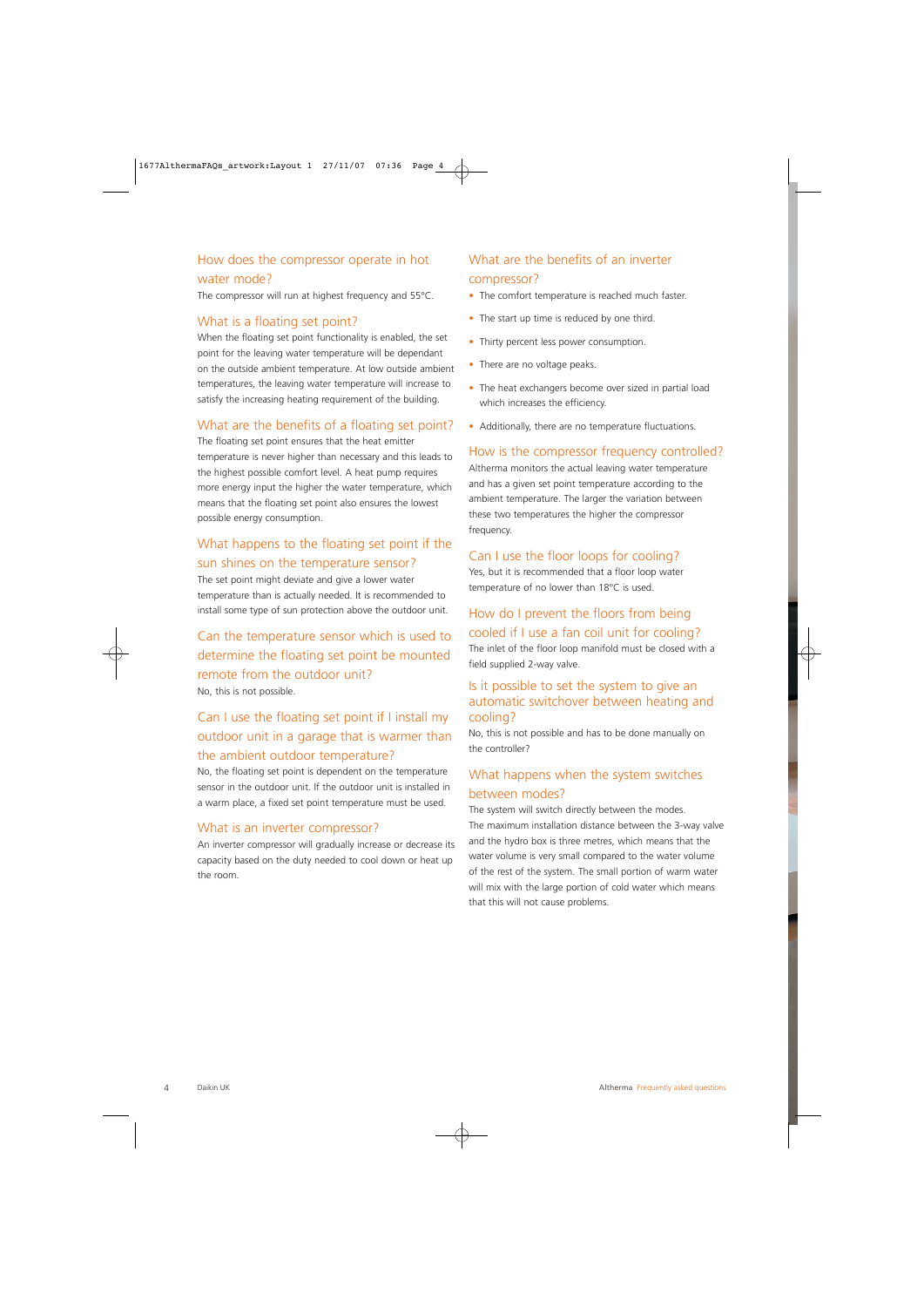